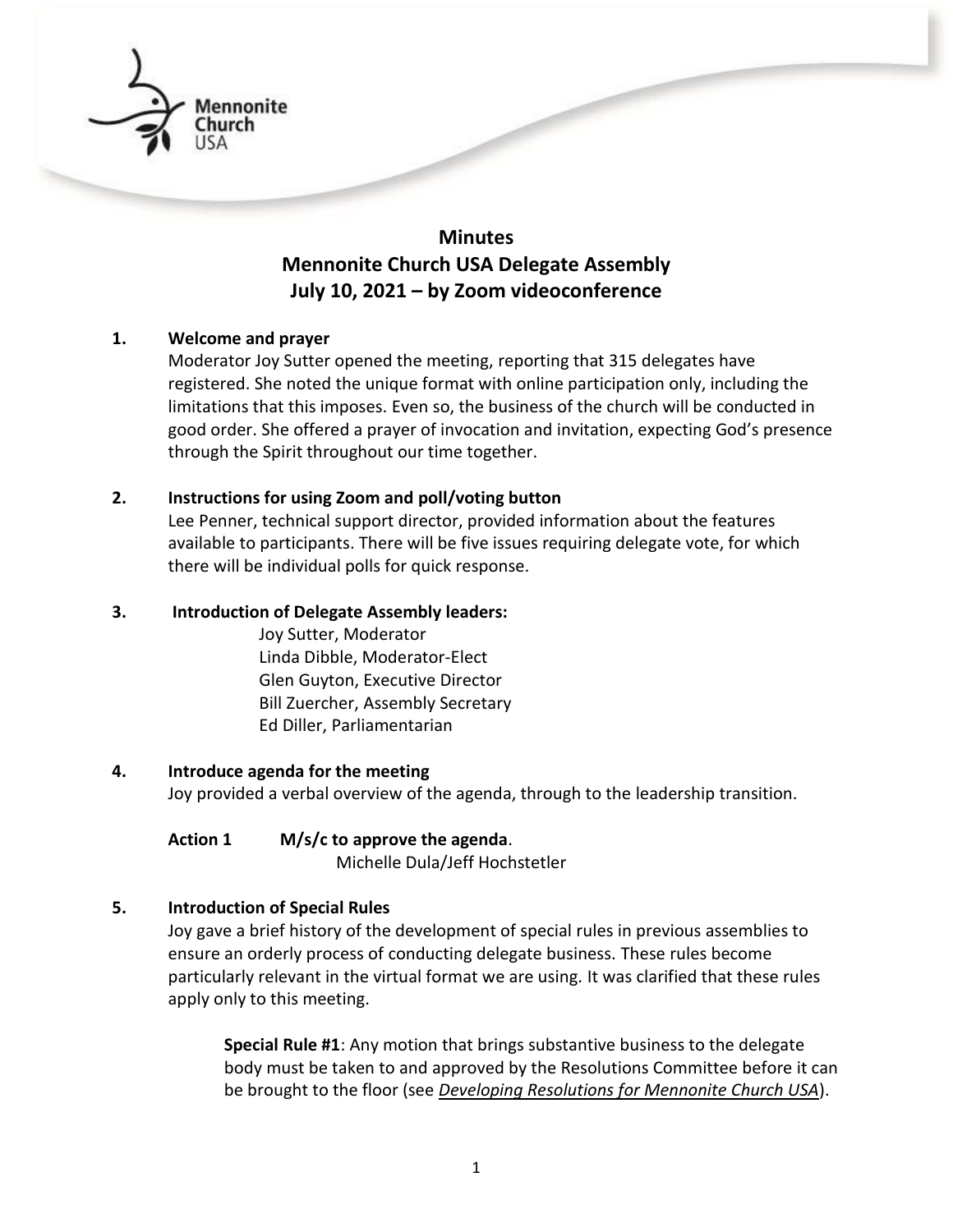**Special Rule #2:** Amendments to motions that appear in the agenda or in assembly materials must also be presented to and approved by the Resolutions Committee before they can be brought to the floor.

**Action 2 M/s/c to approve the special rules**. Phil Rich/Danilo Sanchez

## **6. Summary of July 2019 Delegate Assembly minutes**

Recording Secretary Bill Zuercher provided an overview of the minutes of the July 2019 delegate assembly.

# **Action 3 M/s/c to approve the 2019 Delegate Assembly minutes**. Leah Wenger/Fernando Hernandez 267 Yes 0 No 8 Abstain

# **7. Leadership Discernment Committee report**

Stan Shantz, chair of the LDC, reported on behalf of the committee. Following the 2019 assembly, the committee met once in person and 21 times virtually, culminating in a slate that is being presented today. Stan emphasized the importance of members offering names of persons to be considered for appointment, and he invited the ongoing prayers of all for the work of this committee.

# **Action 4 M/s/c to approve the slate of nominees for MC USA leadership and agency boards**.

MODERATOR-ELECT AND MODERATOR. Elect as moderator-elect for two years (2021-23) followed by two years as moderator (2023-25): Jon Carlson, Lancaster Pa.

- EXECUTIVE BOARD. Elect for a four-year term: Richard R. Aguirre, Goshen, Ind., 1st term Emily Merolli, Takoma Park, M.D., 1st term
- EVERENCE. Elect for a four-year term: Katelyn Nafziger Leichty, Goshen, Ind., 1st term Ruth Suter, Brisbane, Calif., 1st term
- MENNONITE MISSION NETWORK. Elect for a four-year term Kelsey Hochstetler, Millersburg, Ohio, 1st term Horace McMillon, Jackson, Miss., 1st term
- LEADERSHIP DISCERNMENT COMMITTEE. Elect for a four-year term Sandra Montes-Martinez, Dallas, Tex., 2nd term Stan Shantz, Lancaster, Pa., 2nd term

Leslie Francisco III/Emma Hartman 261 Yes 2 No 12 abstentions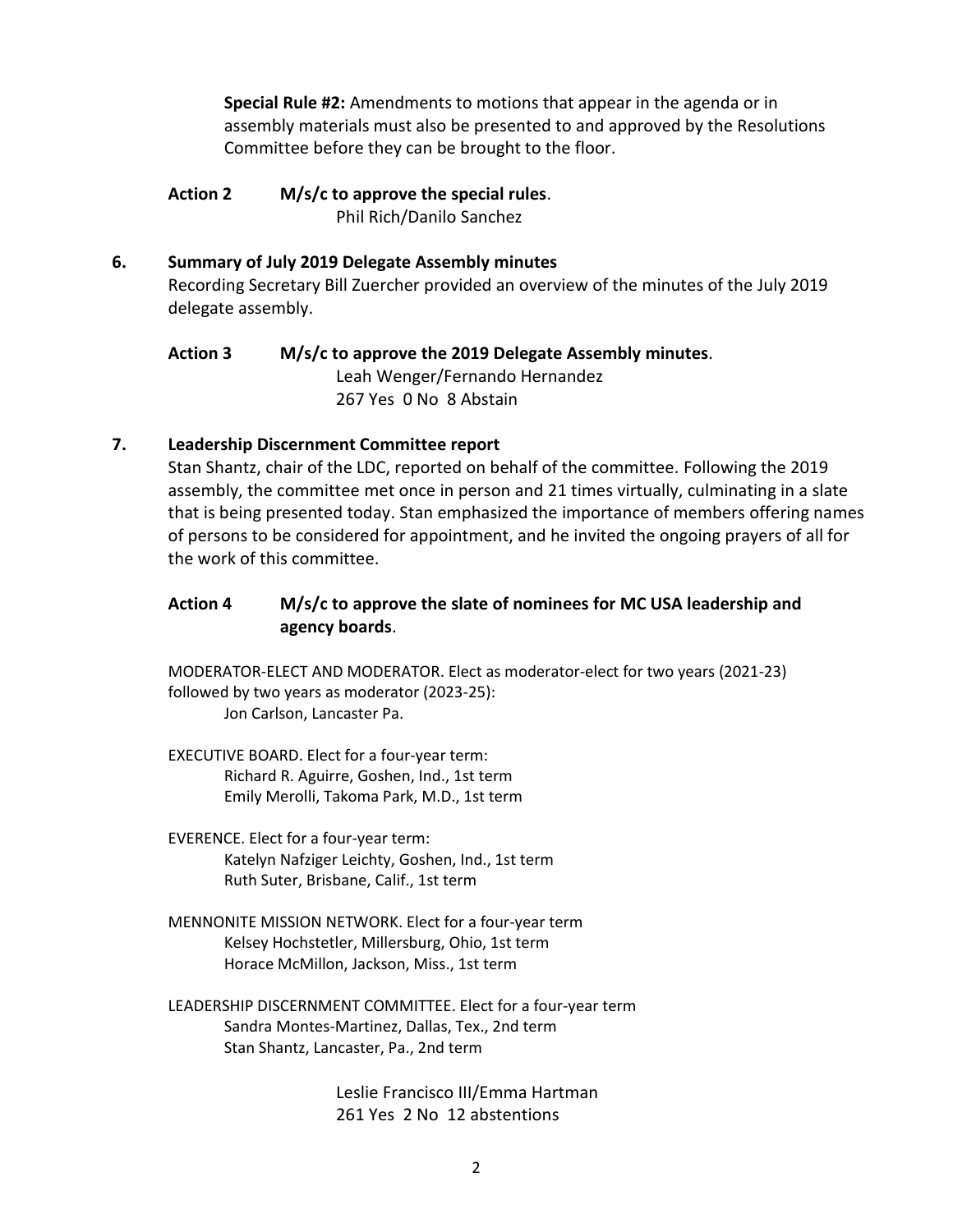## **8. State of the Church report**

Executive Director Glen Guyton provided his report. He acknowledged that while our numbers have dwindled, we are still connected in important ways to the worldwide Anabaptist fellowship of churches. Equipping leaders remains an important task for the denomination.

Our continuing task is to focus on what we have to offer the world as a network of Anabaptist churches, focusing on what we do best. In spite of the challenges we face, we are convinced that there is a future for the church beyond the current generation, reinforced by the experience of youth in attendance at this assembly.

Our emphasis in the coming years will be transformation through the work of the Holy Spirit, as we are attracted to Jesus. Our combined strength comes from the sum of the leadership throughout the church—congregational and area conference. We have a promising future if we claim it.

#### **9. Racial/Ethnic & Constituency Group Reporting**

## A. Mennonite Women USA

 Brooke Oyana reported for MW USA, serving as the administrative assistant for the organization. They have welcomed some new leadership during the past two years, under the creative direction of Cyneatha Millsaps. They continue to produce a Bible study guide used by women's groups across the country. This resource is designed to appeal to a variety of ethnic and cultural groups. MW continues to provide scholarships for women to attend college. Sister Care hopes to go to Cuba and Thailand in 2022, now that travel opportunity is opening up again.

#### B. African American Mennonite Association (AAMA)

 Alicia Manning reported that congregations have been engaged in mission work, particularly looking at issues of violence among youth. Others are engaged in multicultural efforts in their communities. AAMA invites the prayers of members across the church and continues to look for ways to work together across ethnic and cultural lines.

#### C. Native Mennonite Ministries

 Iris de León-Hartshorn reported on behalf of NMM leader Carol Roth, using a PowerPoint presentation. They celebrated the long life and ministry of Lawrence and Betty Hart with special activities in Clinton, Oklahoma that included Native American Mennonites from elsewhere. NMM has an endowment that supports scholarships for students attending college, and also for treatment of persons suffering from addictions. A challenge is to identify and equip potential leadership. NMM asks for prayers and financial support.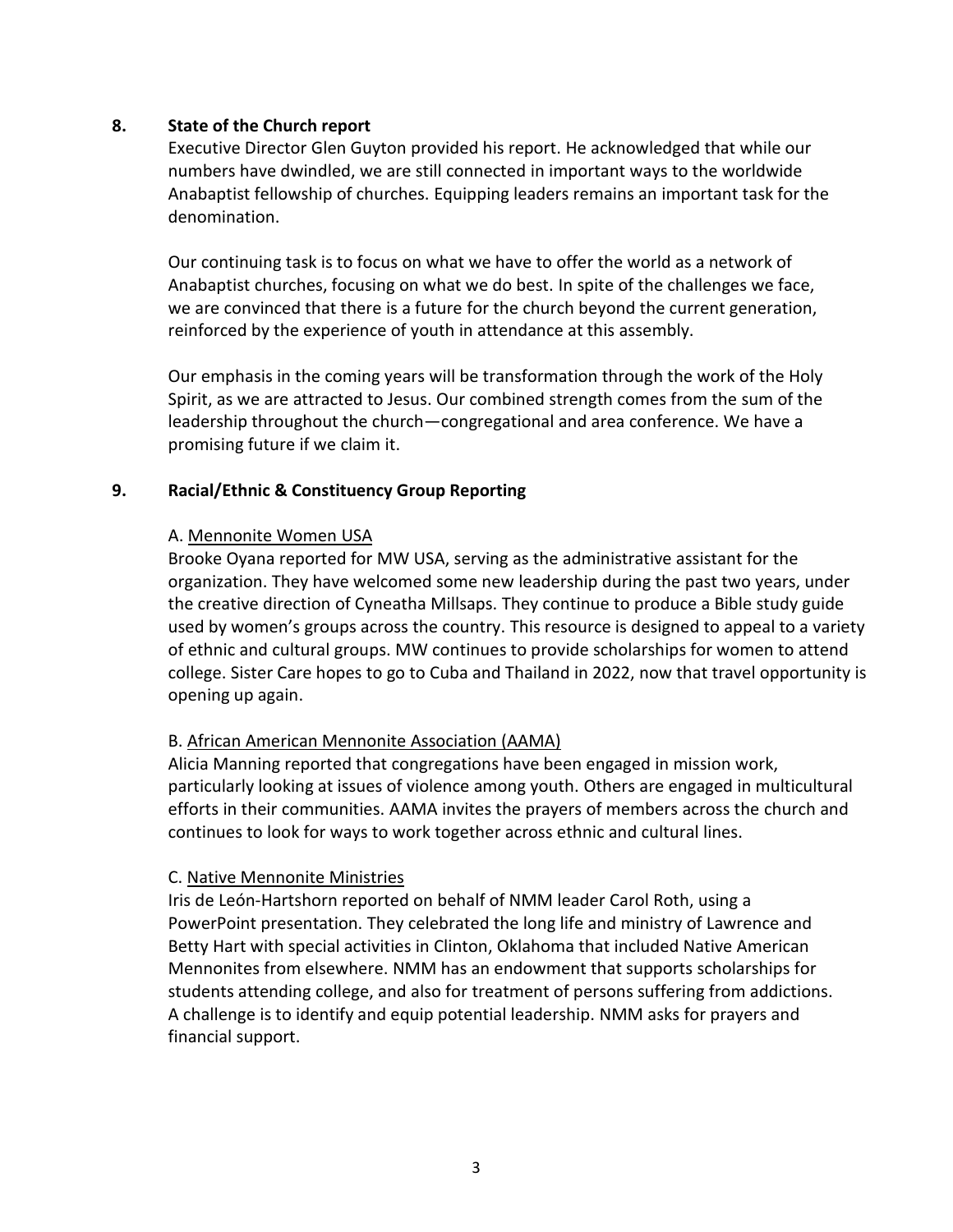# D. Mennonite Men

 MM Director Steve Thomas provided a PowerPoint presentation, which described a variety of resources for men: JoinMen (fellowship); JoinHands (financial support for new churches), and JoinTrees (a tree planting project with a goal of one million trees by 2030). Steve invited men to engage with MM in one or more of their special projects, including the provision of financial support for the benefit of congregations in need of a meeting place. Their website provides details on all of these activities.

#### E. Iglesia Menonita Hispana

 Pastor Fernando Ramos reported that there are 58 congregations that are members of IMH; he currently serves as moderator. Their last in-person leadership meeting occurred just before the pandemic began; everything since has been virtual. They are planning a group meeting a week from now. IMH has provided financial support to nine churches experiencing particular hardship due to the pandemic and other causes. A primary service of IMH is the provision of training opportunities for pastors. A recent ministry has been a virtual prayer meeting. They missed one year of conducting a youth camp, which they hope to resume this year.

## F. Indonesian Mennonite Association

 Pastor Buddy Hannanto from California reported. Some IMA congregations have aligned with Mosaic Mennonite Conference. They have been spending time dealing with issues of violence. They are planning for participation in the Mennonite World Conference assembly in Indonesia, postponed until next year. They have been supporting a mass vaccination effort for COVID.

#### **10. MC USA bylaw changes read through**

The bylaw changes were distributed prior to the meeting and have been endorsed by the Executive Board and CLC. These were highlighted and narrated by Glen in a PowerPoint on the screen: policy/procedural, governance, structural/organizational, and wording/grammar.

## **Action 5 M/s/c to approve the MC USA bylaw changes as recommended by the Executive Board**.

Joyce Kusuma/Nathan Good 282 Yes 6 No 6 Abstain

# **11. Report from the Resolutions Committee**

Linda Dibble, chair of the Resolutions Committee, gave its report. The Resolutions Committee (RC) began its work August 2020 by reviewing the "Developing Resolutions for MC USA" guidelines as approved by the Executive Board in January 2020. The term "resolution" means any action taken by vote of the delegate body. In our assemblies there are different kinds of actions approved by a vote of the delegate body. These include simple resolution, organizational resolution, and church statements.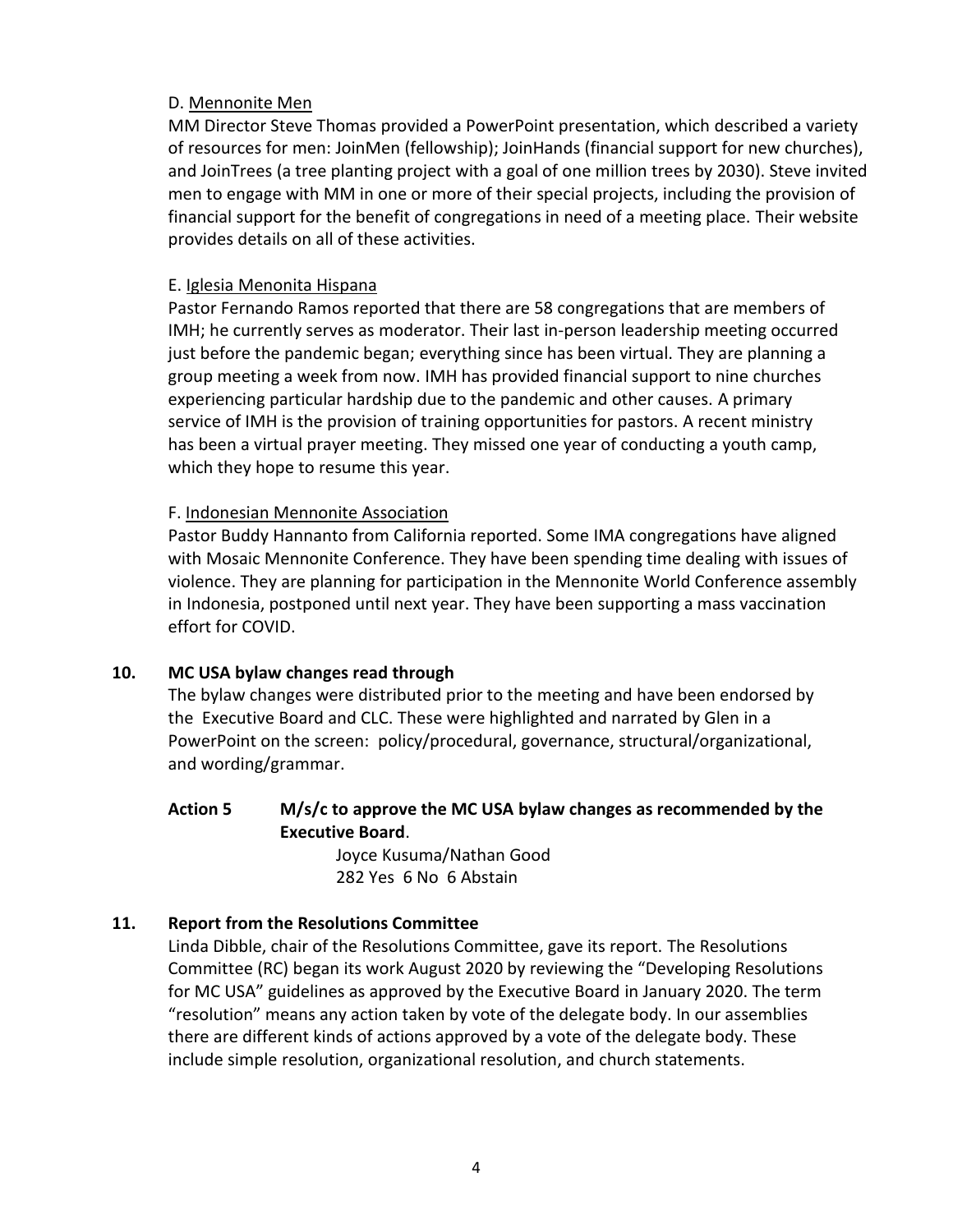The RC held each of the resolutions presented to the standards within the guidelines. The guidelines provide five benefits of developing and having church statements. They are to facilitate discernment, to educate, to build unity, to provide a denominational understanding while acknowledging dissenting voices, and to provide a foundation for member advocacy.

Additionally, the RC asked whether each of the resolutions presented called us to the reconciling work of God by considering these questions:

1. Does the proposed resolution enable us to join God's activities in the world?

2. Does the proposed resolution enable us to live and act in ways that allow God's healing and hope to flow through us to the world?

3. Does the proposed resolution advance our Vision: Healing and Hope, our Purpose Statement and the Renewed Commitments that guide us toward God's preferred future for us?

In anticipation of the special delegate assembly in May 2022, the following resolutions have been received and are being processed:

# A. FOR JUSTICE IN THE U.S. CRIMINAL LEGAL SYSTEM

**Authored by:** Zachariah Begly, Reba Place Church and Elizabeth Reimer, Lombard Mennonite church; **sponsored by:** Reba Place Church and several other congregations. This resolution is presented for study by the delegates at Special Assembly May 2022.

# B. MC USA ACCESSIBILITY RESOLUTION

**Submitted by:** Anabaptist Disabilities Network, Mennonite Health Services and four Mennonite congregations.

This resolution is presented for vote by the delegates at Special Assembly May 2022.

# C. EXECUTIVE BOARD MEMBERSHIP GUIDELINES RESOLUTION

**Submitted by:** Executive Board of MC USA. This resolution is presented for vote by the delegates at Special Assembly May 2022.

# D. A RESOLUTION FOR REPENTANCE AND TRANSFORMATION

**Submitted by:** Inclusive Mennonite Pastors and 30+ congregations and organizations. This resolution is at an impasse at this time.

# E. DERIVED MEMBERSHIP

**Submitted by:** Mount Clinton Mennonite Church

The resolution would allow congregations who are members of an MC USA area conference to withdraw from membership in MC USA and recommended a proposed addition to the MC USA bylaws to allow for that change in status.

This resolution was not processed as it would require significant changes to our membership and how we operate as MC USA.